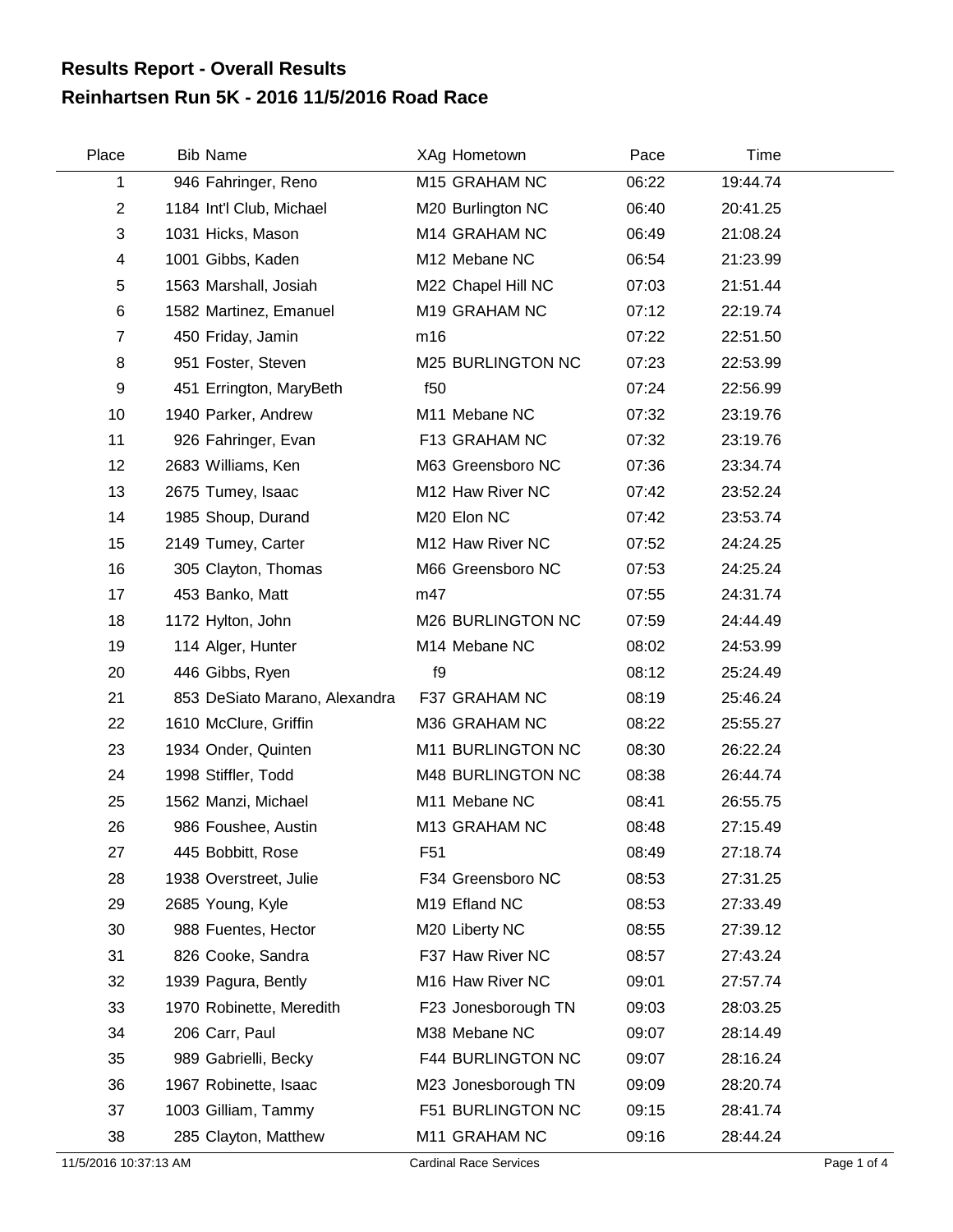| Place | <b>Bib Name</b>               | XAg Hometown       |                          | Pace  | Time     |
|-------|-------------------------------|--------------------|--------------------------|-------|----------|
| 39    | 1314 Klein, Timmy             |                    | <b>M8 BURLINGTON NC</b>  | 09:17 | 28:45.25 |
| 40    | 1306 Klein, Jennifer          |                    | F44 BURLINGTON NC        | 09:17 | 28:45.99 |
| 41    | 1945 Pentony, Andrew          | M51 Greensboro NC  |                          | 09:18 | 28:50.50 |
| 42    | 1950 Reimer, Kelly            | F38 Gibsonville NC |                          | 09:23 | 29:04.74 |
| 43    | 2673 Webb, Tyana              |                    | F9 BURLINGTON NC         | 09:26 | 29:13.99 |
| 44    | 1583 Matthews, Max            | M30 GRAHAM NC      |                          | 09:37 | 29:49.49 |
| 45    | 997 Gardner, Will             | M13 Mebane NC      |                          | 09:41 | 30:02.49 |
| 46    | 1278 Kennedy, Kaylee          | F13 GRAHAM NC      |                          | 09:42 | 30:05.74 |
| 47    | 1657 Moore, Jason             | M13 Mebane NC      |                          | 09:47 | 30:20.99 |
| 48    | 1986 Shoup, lan               | M12 Elon NC        |                          | 09:48 | 30:21.51 |
| 49    | 990 Gamonal-Shoup, Elena      | F44 Elon NC        |                          | 09:48 | 30:22.24 |
| 50    | 437 Barmick, Draden           | M13                |                          | 09:51 | 30:32.75 |
| 51    | 167 Brownell, Jenny           | F38 Mebane NC      |                          | 09:51 | 30:33.24 |
| 52    | 2672 Webb, Tiana              |                    | F9 BURLINGTON NC         | 09:53 | 30:38.25 |
| 53    | 2684 Yarbrough, Melissa       | F44 Milton NC      |                          | 10:23 | 32:11.24 |
| 54    | 1935 Ortiz Perez, Brian       | M12 Mebane NC      |                          | 10:24 | 32:13.49 |
| 55    | 115 Alger, Morgan             | F13 Mebane NC      |                          | 10:24 | 32:14.74 |
| 56    | 123 Anderson, Anne            | F61 Elon NC        |                          | 10:27 | 32:23.50 |
| 57    | 1971 Rugh, Keith              |                    | M43 BURLINGTON NC        | 10:55 | 33:51.20 |
| 58    | 1903 Nulty, Helen             | F67 GRAHAM NC      |                          | 10:56 | 33:53.49 |
| 59    | 2028 Tosczak, Mark            | M45 Elon NC        |                          | 10:58 | 33:58.49 |
| 60    | 1010 Gumbrecht, Carrie        |                    | <b>F59 BURLINGTON NC</b> | 11:07 | 34:28.99 |
| 61    | 1641 McKinney, Todd           |                    | M46 BURLINGTON NC        | 11:07 | 34:28.99 |
| 62    | 827 Davis, Robert             |                    | M36 BURLINGTON NC        | 11:21 | 35:11.49 |
| 63    | 1616 McCook, Sonya            | F51 Mebane NC      |                          | 11:21 | 35:11.50 |
| 64    | 455 Rodriguez, Manuel         | m18                |                          | 11:25 | 35:24.49 |
| 65    | 1336 LaPlante, Katie          | F35 GRAHAM NC      |                          | 11:26 | 35:26.74 |
| 66    | 1316 LaPlante, Avery          | F8 GRAHAM NC       |                          | 11:26 | 35:26.76 |
| 67    | 1977 Sellars, Bacall          |                    | F10 BURLINGTON NC        | 11:28 | 35:31.74 |
| 68    | 1023 Hein, Lucy               |                    | F9 BURLINGTON NC         | 11:29 | 35:35.73 |
| 69    | 457 Sellers, Julie            | f48                |                          | 11:32 | 35:46.24 |
| 70    | 896 Espinoza Perez, Francisco | M21 GRAHAM NC      |                          | 11:38 | 36:03.49 |
| 71    | 1937 Osborne, Kristen         |                    | F38 BURLINGTON NC        | 11:41 | 36:13.24 |
| 72    | 159 Brewer, Kassadey          | F20 Mebane NC      |                          | 11:55 | 36:55.34 |
| 73    | 202 Burkett, Nick             | M21 Mebane NC      |                          | 11:55 | 36:55.51 |
| 74    | 189 Burkett, Melissa          | F45 Mebane NC      |                          | 11:55 | 36:55.51 |
| 75    | 918 Ezekiel, Susan            | F55 Gibsonville NC |                          | 12:01 | 37:16.50 |
| 76    | 1944 Patterson, Cathy         |                    | F46 Brown Summit NC      | 12:05 | 37:28.49 |
| 77    | 1034 Hofberg, Jacob           | M13 GRAHAM NC      |                          | 13:06 | 40:37.25 |
| 78    | 1936 Ortiz Perez, Dester      | M12 Mebane NC      |                          | 13:30 | 41:52.25 |
| 79    | 1536 Lemon, Isaac             | M11 Haw River NC   |                          | 13:32 | 41:57.00 |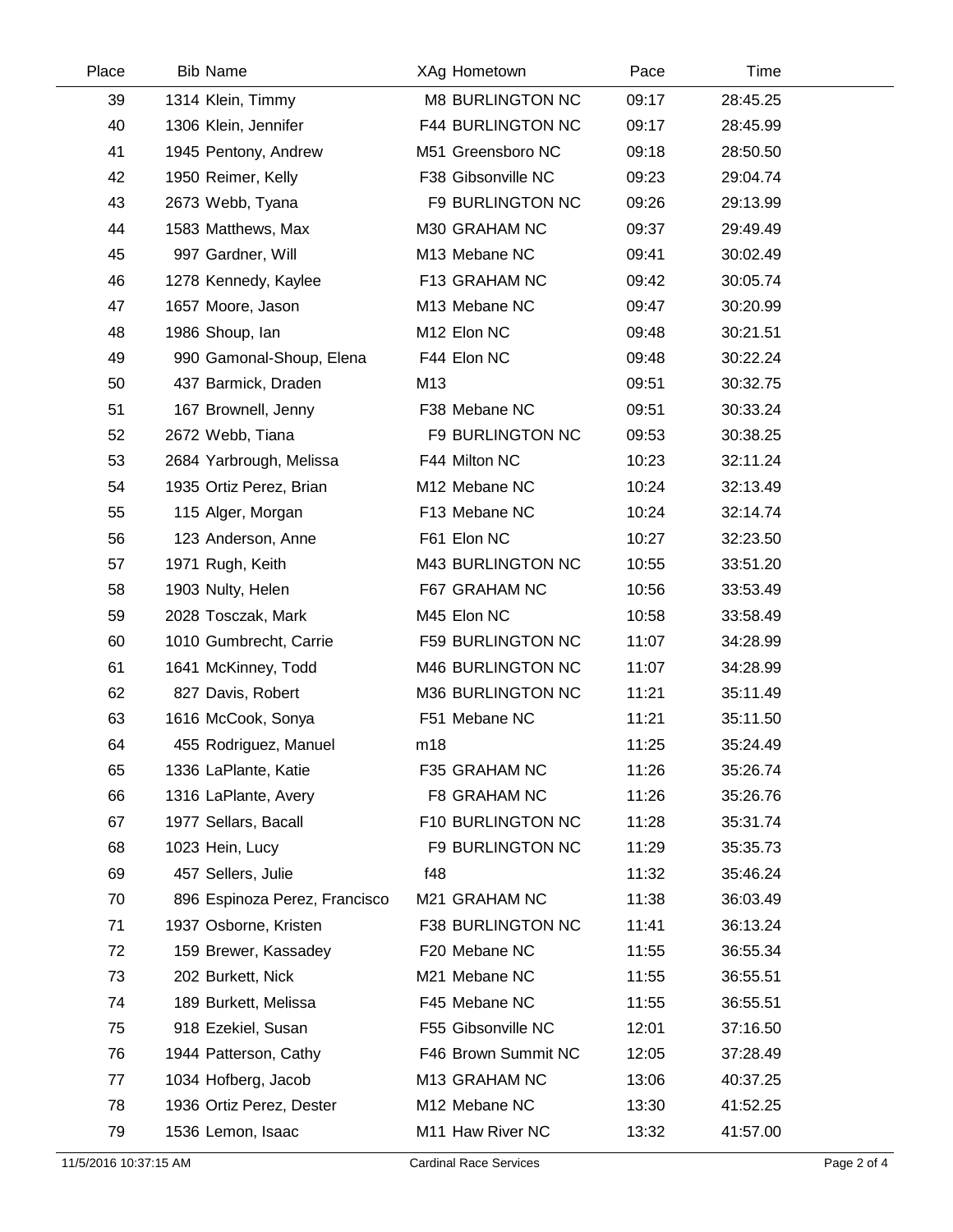| Place | <b>Bib Name</b>               | XAg Hometown        | Pace  | Time        |  |
|-------|-------------------------------|---------------------|-------|-------------|--|
| 80    | 1646 Montes Ceaca, Jennifer   | F10 BURLINGTON NC   | 13:37 | 42:12.01    |  |
| 81    | 211 Castenada, Jasmin         | F10 BURLINGTON NC   | 13:37 | 42:13.76    |  |
| 82    | 440 Barber, Jennifer          | F39                 | 13:39 | 42:18.49    |  |
| 83    | 1018 Hartmann, Erin           | F43 WAKE FOREST N   | 13:55 | 43:09.99    |  |
| 84    | 1943 Patel, Shivang           | M16 Gibsonville NC  | 13:56 | 43:10.49    |  |
| 85    | 1315 Langley, Charles         | M21 Mebane NC       | 14:32 | 45:02.99    |  |
| 86    | 434 Turner, Susan             | F <sub>52</sub>     | 15:20 | 47:32.99    |  |
| 87    | 1210 Johnson, Paige           | F12 GRAHAM NC       | 15:41 | 48:35.74    |  |
| 88    | 443 Tweedy, Emily             | F <sub>21</sub>     | 15:46 | 48:53.49    |  |
| 89    | 1941 Parrish, Chartie         | F42 Chapel Hill NC  | 15:51 | 49:09.49    |  |
| 90    | 444 Tweedy, Norine            | F48                 | 15:52 | 49:09.69    |  |
| 91    | 153 Bell, Hope                | F45 Burlington NC   | 15:55 | 49:21.24    |  |
| 92    | 1076 Hofberg, Karl            | M50 GRAHAM NC       | 16:26 | 50:55.74    |  |
| 93    | 306 Conlon, Mariel            | F35 Mebane NC       | 16:36 | 51:27.68    |  |
| 94    | 1284 Kimrey, Jennifer (Nicki) | F40 Hillsborough NC | 16:36 | 51:27.75    |  |
| 95    | 274 Clayton, Marilyn          | F66 Greensboro NC   | 16:52 | 52:17.00    |  |
| 96    | 1279 Khang, Sophia            | F9 BURLINGTON NC    | 17:02 | 52:48.74    |  |
| 97    | 441 Khang, Koua               | F43                 | 17:02 | 52:49.24    |  |
| 98    | 2003 Taylor, Barbara          | F46 Mebane NC       | 17:03 | 52:49.99    |  |
| 99    | 460 Payn, Samantha            | F33                 | 17:28 | 54:07.99    |  |
| 100   | 2027 Tosczak, Cassie          | F12 Elon NC         | 17:36 | 54:32.49    |  |
| 101   | 2031 Tosczak, Sabrina         | F9 Elon NC          | 17:36 | 54:33.31    |  |
| 102   | 452 Daye, Tierra              | F <sub>28</sub>     | 17:41 | 54:49.01    |  |
| 103   | 454 Foushee, Siti             | f44                 | 17:41 | 54:49.75    |  |
| 104   | 1959 Rhode, Carolyn           | F49 Elon NC         | 17:44 | 54:58.74    |  |
| 105   | 439 Suarez, Fernando          | M53                 | 18:04 | 56:00.74    |  |
| 106   | 438 Vega, Clara               | F57                 | 18:04 | 56:01.50    |  |
| 107   | 164 Briggs, Anna              | F24 GRAHAM NC       | 18:20 | 56:48.49    |  |
| 108   | 2007 Thomas, Taylor           | F20 GRAHAM NC       | 18:20 | 56:49.25    |  |
| 109   | 1948 Price, Rick              | M70 Greensboro NC   | 18:43 | 58:00.01    |  |
| 110   | 2671 Wayt, Merritt            | M73 greensboro NC   | 18:43 | 58:00.74    |  |
| 111   | 458 Tanseer, Jackie           | F66                 | 18:50 | 58:21.75    |  |
| 112   | 459 Tanseer, Scott            | M72                 | 18:51 | 58:26.80    |  |
| 113   | 1947 Price, Pat               | F69 Greensboro NC   | 18:52 | 58:27.99    |  |
| 114   | 1107 Holopainen, Stephanie    | F55 GRAHAM NC       | 18:52 | 58:29.49    |  |
| 115   | 442 Currie, Stacey            | F45                 | 20:18 | 01:02:56.74 |  |
| 116   | 2021 Torain, Christine        | F64 Hillsborough NC | 20:18 | 01:02:56.76 |  |
| 117   | 1200 Jean, Emilee             | F9 Greensboro NC    | 20:29 | 01:03:30.49 |  |
| 118   | 1206 Jean, Kareen             | F28 Greensboro NC   | 20:30 | 01:03:32.99 |  |
| 119   | 435 Feeney, Thomas            | m29                 | 21:32 | 01:06:46.49 |  |
| 120   | 436 Bross, Shannon            | F <sub>25</sub>     | 21:33 | 01:06:46.99 |  |